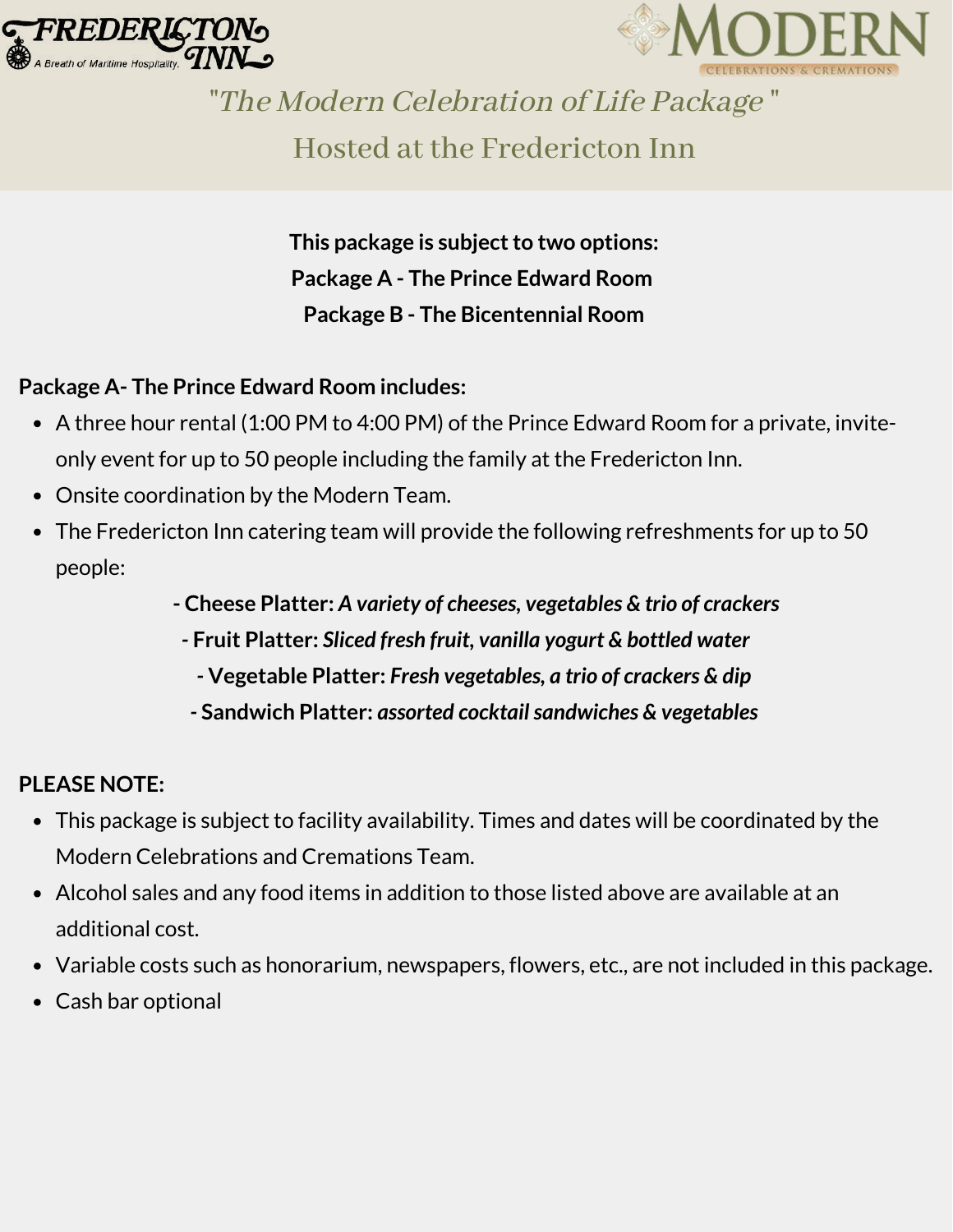### **Package B includes- The Bicentennial Room:**

- A three hour rental (1:00 PM to 4:00 PM) of the Bicentennial Room for a large event that can hold up to 250 people.
- Onsite coordination by the Modern Team.
- The Fredericton Inn catering team will provide the following refreshments for up to 250 people*:*

*- Cheese Platter: A variety of cheeses, vegetables & tri***o of crackers - 250 glasses of wine included for family and guests**

## **PLEASE NOTE:**

- This package is subject to facility availability. Times and dates will be coordinated with The Fredericton Inn.
- Alcohol sales and any food items in addition to those listed above are available at an additional cost.
- Variable costs such as honorarium, newspapers, flowers, etc., are not included in this package.
- Cash bar optional in addition to the provided beverages.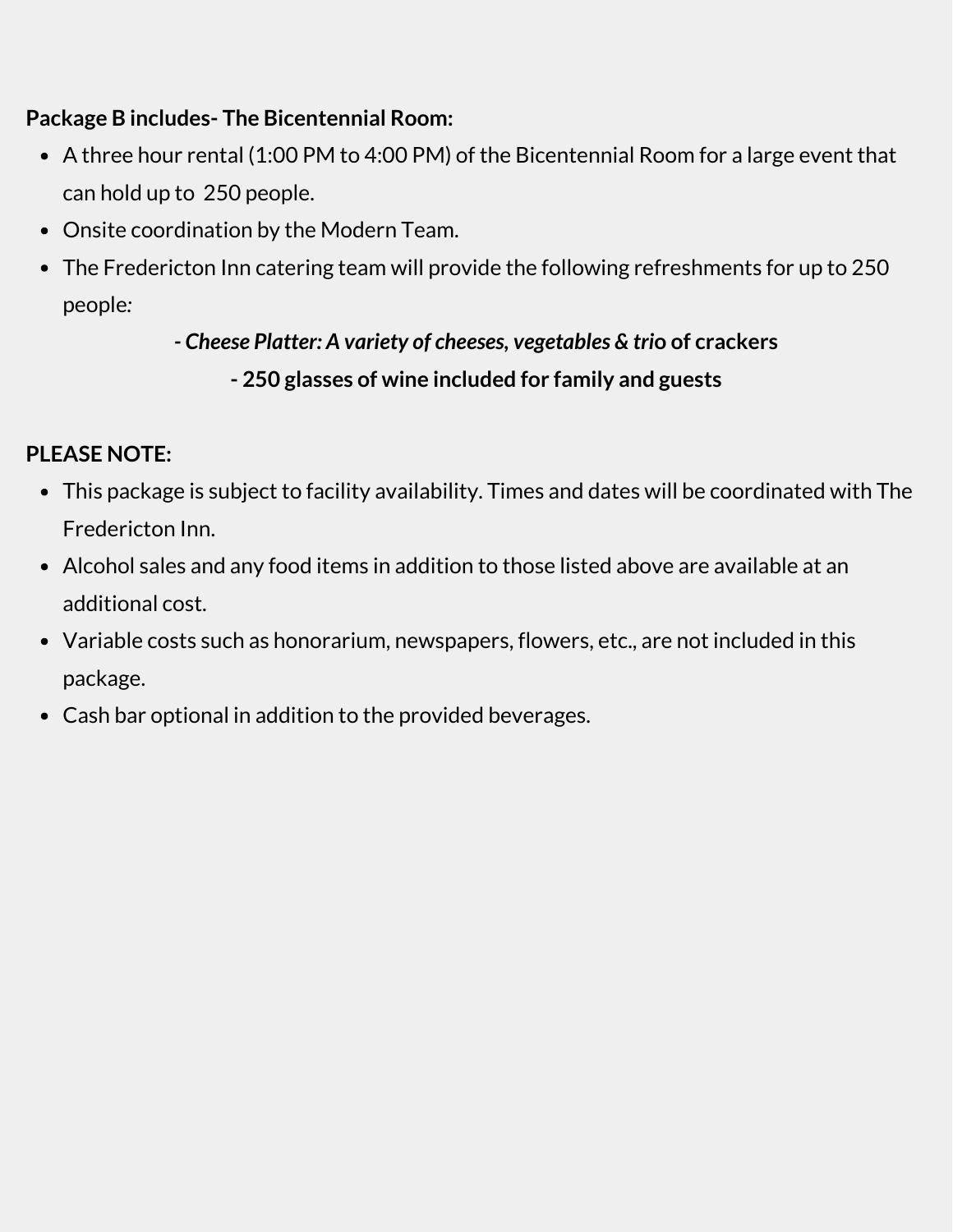## AT THE TIME OF DEATH

Our package includes the following professional and administrative services required for the care of the deceased and regulatory compliance.

- Transportation of the deceased from the place of death
- Administration and coordination of government documentation
- Cremation fee
- Basic cremation container the Glenbarr Cremation

**Container** 

- Other options are available for an additional cost
- Facilities for the secure care of the deceased
- Certification of Death (15 copies)
- Online obituary
- After Care Session with specialist
- Virtual technology
- Cash Disbursement Administration
- Virtual Zoom Station for out of town family and guests
- The first immediate estate consult

# ADDITIONAL ITEMS

For additional items and services that can be purchased please see https://www.moderncremation.ca/gatheringscelebrations/